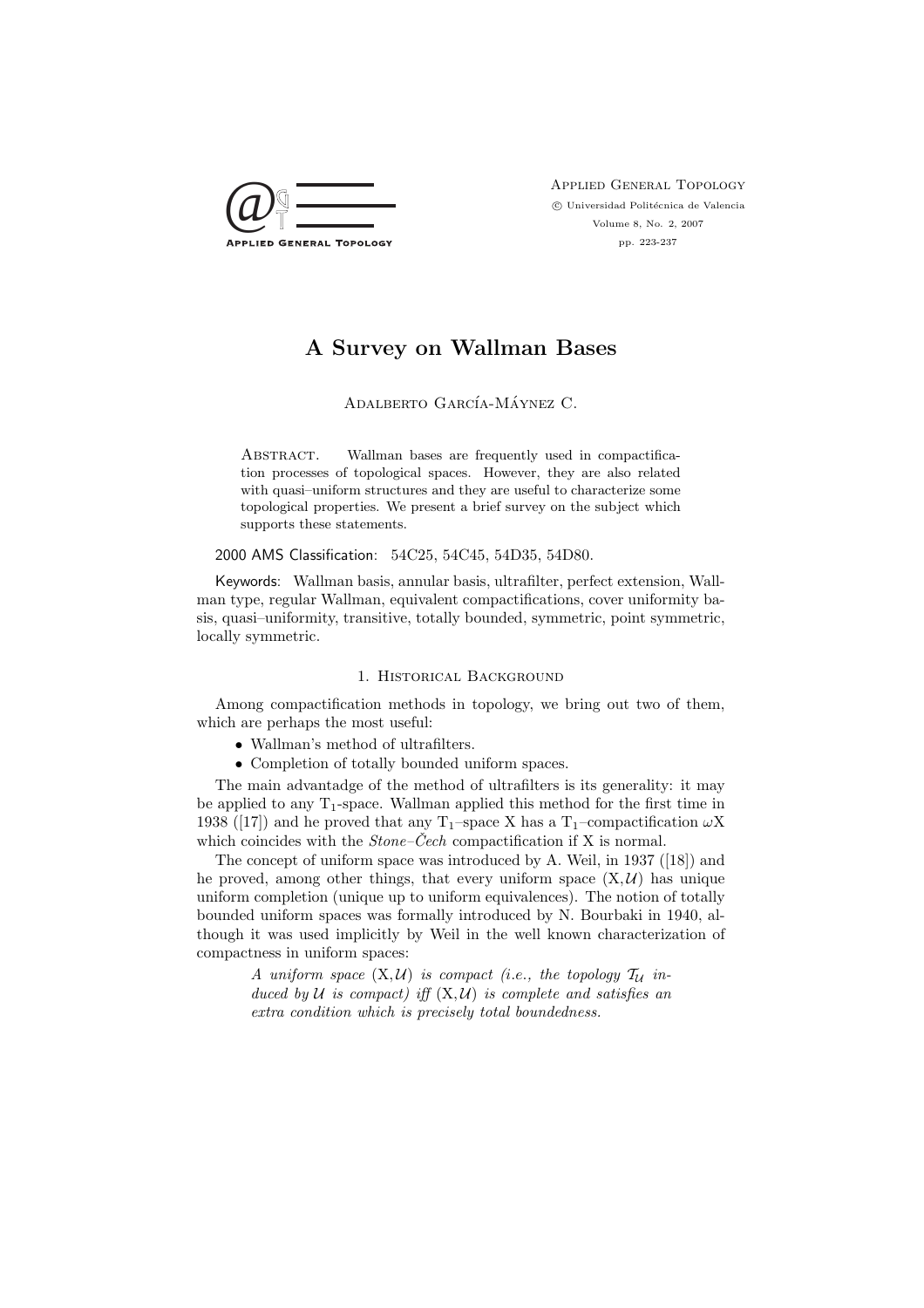Since total boundedness is not lost under uniform extensions, we conclude that the uniform completion of a totally bounded uniform  $T_1$ –space X is a compactification of X.

The method of Wallman can be applied in smaller families of closed sets and produce a compactification in exactly the same way. One of the requirements is that the family of complements of the given closed sets is a basis for the topology of the space.

### 2. Annular bases and quasi–uniformities

Every topological space  $(X, \mathcal{T})$  has many bases, *i.e.*, subfamilies  $\mathcal{B}$  of  $\mathcal{T}$  such that every  $U \in \mathcal{T}$  can be expressed as a union of some members of  $\mathcal{B}$ . Annular bases are not so numerous:

A basis  $\beta$  of  $\mathcal T$  is annular if it satisfies two conditions:

- i)  $\varnothing \in \mathcal{B}$  and  $X \in \mathcal{B}$ .
- *ii*)  $B, B' \in \mathcal{B}$  implies that  $B \cap B' \in \mathcal{B}$  and  $B \cup B' \in \mathcal{B}$ .

It is possible that  $\mathcal T$  is the only annular basis of itself. A less strong condition is that  $\mathcal T$  has a minimal annular basis, *i.e.*, an annular basis which is contained in every other annular basis. This happens in any locally compact 0–dimensional space.

A successful generalization of uniform spaces was found in 1960 ([1]). Only completely regular spaces admit uniform structures which produce their topology. However, any topological space admits compatible quasi–uniform structures. We briefly state the main definitions.

A quasi-uniformity  $U$  on a set X is a filter in  $X \times X$  satisfying the following properties:

- i) The diagonal  $\Delta(X) = \{(x, x) | x \in X\}$  is contained in each member of U, *i.e.*, each  $U \in \mathcal{U}$  is a reflexive relation in X, and
- ii) whenever  $U \in \mathcal{U}$ , there exists an element  $V \in \mathcal{U}$  such that  $V \circ V \subseteq U$ .

A connector on X is, by definition, a reflexive relation on X. Therefore, every element of a quasi–uniformity is a connector and the family of all connectors on X is the largest quasi–uniformity on X.

Each quasi-uniformity  $U$  on a set X determines a topology  $\mathcal{T}_U$  on X according to the following definition:

∗) A subset A of X belongs to  $\mathcal{T}_\mathcal{U}$  iff for every  $x \in A$ , we may find an element  $U_x \in \mathcal{U}$  such that:

$$
U_x(x) = \{ y \in X \mid (x, y) \in U_x \} \subseteq A.
$$

A quasi-uniformity  $U$  on a topological space  $(X, \mathcal{T})$  is compatible (with  $\mathcal{T}$ ) if  $\mathcal{T} = \mathcal{T}_{\mathcal{U}}$ .

A connector U on a topological space  $(X, \mathcal{T})$  is a neighbornet if for each  $x \in X$ ,  $U(x) = \{y \in X \mid (x, y) \in U\}$  is a T-neighborhood of x. A sequence  $U_1, U_2, \ldots$  of neighbornets of a topological space  $(X, \mathcal{T})$  is normal if for every  $n \in \mathbb{N}$ , we have  $\mathbf{U}_{n+1}^2 = \mathbf{U}_{n+1} \circ \mathbf{U}_{n+1} \subseteq \mathbf{U}_n$ . A neighbornet U is <u>normal</u> if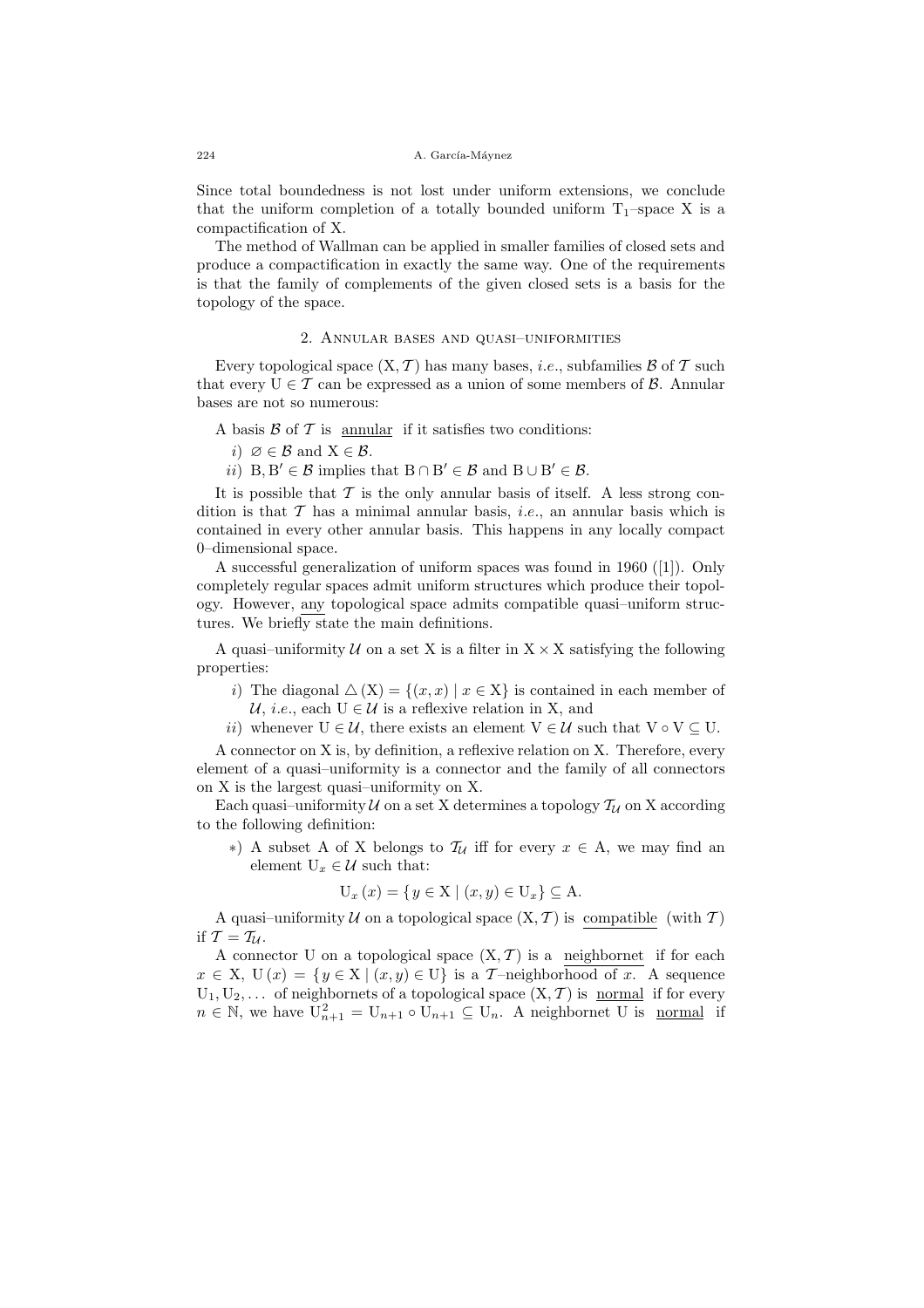it belongs to a normal sequence of neighbornets. Clearly, if  $U$  is a compatible quasi–uniformity on a topological space  $(X, \mathcal{T})$ , each member  $U \in \mathcal{U}$  is a normal neighbornet of  $(X, \mathcal{T})$ .

In an arbitrary topological space  $(X, \mathcal{T})$  there exists at least one compatible quasi–uniformity, the Pervin quasi–uniformity (see [9]). Among all compatible quasi–uniformities on a topological space  $(\overline{X}, \mathcal{T})$ , there exists one, the fine quasi–uniformity, which contains every other compatible quasi–uniformity: take all normal neighbornets on  $(X, \mathcal{T})$ . Spaces where the fine quasi-uniformity is the only compatible quasi-uniformity are characterized in [8]. Such spaces have only one annular basis, the topology itself.

A basis  $\eta$  for a quasi-uniformity U is simply a filterbase in  $X \times X$  which generates U. A quasi–uniformity basis  $\eta$  is transitive if each element  $N \in \eta$  is transitive (*i.e.*,  $N \circ N \subseteq N$ ) and symmetric if each  $N \in \eta$  is symmetric (*i.e.*,  $N = N^{-1}$ ). A connector A on a set X is totally bounded if there exists a finite cover  $\{E_1, E_2, \ldots, E_s\}$  of X such that  $E_i \times E_i \subseteq A$  for every  $i = 1, 2, \ldots, s$ . A quasi-uniformity  $U$  on X is totally bounded if each member of  $U$  is totally bounded. A quasi-uniformity  $U$  on X is transitive (resp., a uniformity) if  $U$ has a transitive (resp., a symmetric) basis. The Pervin quasi-uniformity on a topological space is both transitive and totally bounded.

An important fact observed by Romaguera and Sánchez Granero is the following:

There exists a bijection between the family of all transitive and totally bounded compatible quasi-uniformities on a topological space  $(X, \mathcal{T})$  and the family of all annular bases of  $\mathcal T$ . This bijection, which respects inclusions, is described in [10]. Of course, the quasi-uniformity corresponding to  $\mathcal T$  is the Pervin quasi–uniformity.

### 3. Wallman bases

A Wallman basis  $\mathcal B$  on  $(X, \mathcal T)$  is an annular basis of  $\mathcal T$  satisfying the extra condition:

WB) If  $x \in B \in \mathcal{B}$ , there exists a closed set H such that  $x \in H \subseteq B$  and such that  $X - H \in \mathcal{B}$ .

Whenever we restrict ourselves to a definite basis  $\beta$  of a topological space  $(X, \mathcal{T})$ , by a cobasic set we simply mean a closed set  $H \subseteq X$  such that  $X - H \in \mathcal{B}$ . C( $\mathcal{B}$ ) denotes the family of all cobasic sets with respect to  $\mathcal{B}$ . So, condition WB) is equivalent to say that every basic set  $B \in \mathcal{B}$  is a union of cobasic sets  $H \in C(\mathcal{B})$ .

A quasi-uniformity  $U$  on a set X is said to be point symmetric if for each  $U \in \mathcal{U}$  and each  $x \in X$ , there exists a symmetric connector  $V_x \in \mathcal{U}$  such that  $V_x(x) \subseteq U(x)$  (i.e.,  $(x, y) \in V_x$  implies  $(x, y) \in U$ ).

In the correspondence between transitive totally bounded compatible quasi– uniformities of a topological space  $(X, \mathcal{T})$  and the family of annular bases of  $\mathcal{T}$ , if we restrict ourselves to point–symmetric quasi–uniformities, we have a bijection with the family of all Wallman bases of  $(X, \mathcal{T})$  (see [10]).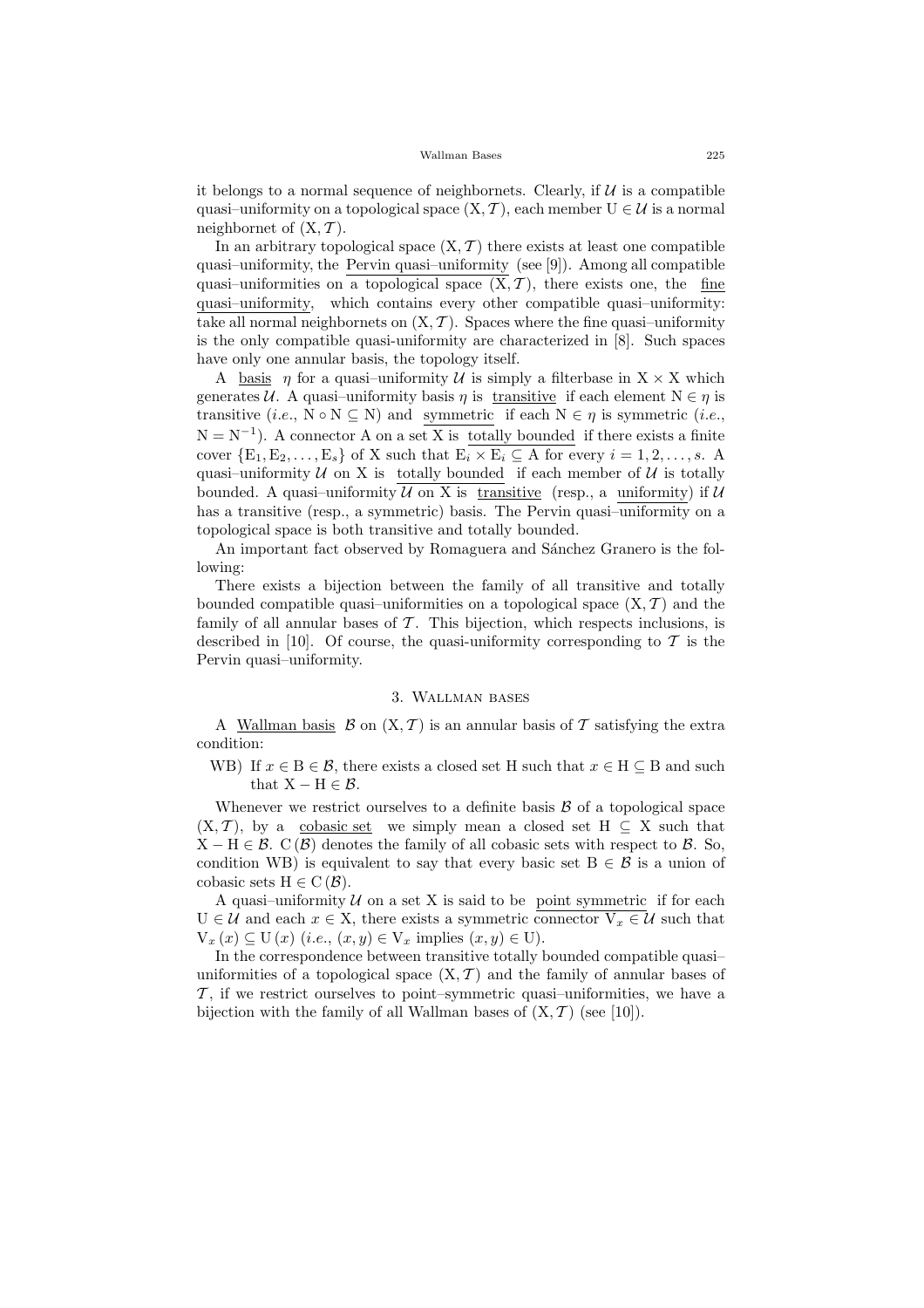Not every topological space  $(X, \mathcal{T})$  admits Wallman bases. However, a very mild restriction on  $\mathcal T$  guarantees their existence:

**Theorem 3.1.** A topological space  $(X, \mathcal{T})$  admits Wallman bases iff  $\mathcal{T}$  itself is a Wallman basis, i.e., iff every open set  $U \in \mathcal{T}$  is a union of closed sets.

The condition in the Theorem above is equivalent to the following property:

 $R_0$ ) If  $x, y \in X$  and  $y \in C\ell(\lbrace x \rbrace)$ , then  $C\ell(\lbrace y \rbrace) = C\ell(\lbrace x \rbrace)$ .

Spaces satisfying condition  $R_0$ ) are simply called  $R_0$ –spaces. It is obvious that every  $T_1$ –space (*i.e.*, spaces where every finite set is closed) is  $R_0$ . In fact, the condition  $T_1$  is equivalent to the conditions  $R_0$  and:

T<sub>0</sub>) If  $x, y \in X$  and  $y \in C\ell(\lbrace x \rbrace)$  and  $x \in C\ell(\lbrace y \rbrace)$ , then  $x = y$ .

A Wallman basis B on  $(X, \mathcal{T})$  is regular if whenever  $x \in B \in \mathcal{B}$ , there exist elements  $D \in \mathcal{B}$  and  $H \in C(\mathcal{B})$  such that  $x \in D \subseteq H \subseteq B$ .

A quasi–uniformity  $U$  on X is locally symmetric if for each  $U \in U$  and  $x \in X$ , there exists a symmetric element  $V_x \in \mathcal{U}$  such that  $V_x^2(x) \subseteq U(x)$ .

Going back to the correspondence Theorem, we obtain:

**Theorem 3.2.** The quasi-uniformity  $U_B$  which corresponds to a Wallman basis  $\mathcal{B}$  of  $(X, \mathcal{T})$  is locally symmetric iff  $\mathcal{B}$  is regular.

Normality is perhaps the most widely used property in General Topology; it may understood in at least four different ways:  $a$ ) Topological spaces,  $b$ ) open covers, c) connectors and d) Wallman bases.

Of course, the first is the most important: a topological space is normal if for every pair H K of disjoint closed sets, there exist disjoint open sets  $U_H$ ,  $U_K$  such that  $H \subseteq U_H$  and  $K \subseteq U_K$ . The last one is closely related to this: a Wallman basis B of a topological space  $(X, \mathcal{T})$  is normal if for every pair H, K of disjoint cobasic sets, there exist disjoint basic sets  $B_H, B_K \in \mathcal{B}$  such that  $H \subseteq B_H$  and  $K \subseteq B_K$ . Combining these two definitions, we have:

> An R<sub>0</sub>–space  $(X, \mathcal{T})$  is normal iff the Wallman basis  $\mathcal{T}$  is normal.

However a space with a normal Wallman basis may not be normal. In fact, every locally compact Hausdorff space  $(X, \mathcal{T})$  has a normal Wallman basis: define B as the family of open sets B such that  $C\ell$  (B) or X – B is compact. More generally, if  $(X, \mathcal{T})$  is a Hausdorff space and the family  $\mathcal B$  of open sets  $V \in \mathcal{T}$  with compact boundary is a basis of  $\mathcal{T}$ , then  $\mathcal{B}$  is a normal Wallman basis of  $(X, \mathcal{T})$ . These spaces were called peripherally compact by Gordon T. Whyburn and it is quite clear that every locally compact Hausdorff space is peripherally compact but the converse may not be true. There are many examples in the literature of locally compact Hausdorff spaces which are not normal (see [12], Ex. 106 and [2], Ex. 2, p.239). On other side, every completely regular space  $(X, \mathcal{T})$  has a normal Wallman basis, the collection of cozero sets:  $V \subseteq X$  is a cozero set if there exists a continuous function:

 $f: (X, \mathcal{T}) \to (\mathbb{R}, \mathcal{T}_d)$  ( $\mathcal{T}_d$  usual topology of  $\mathbb{R}$ )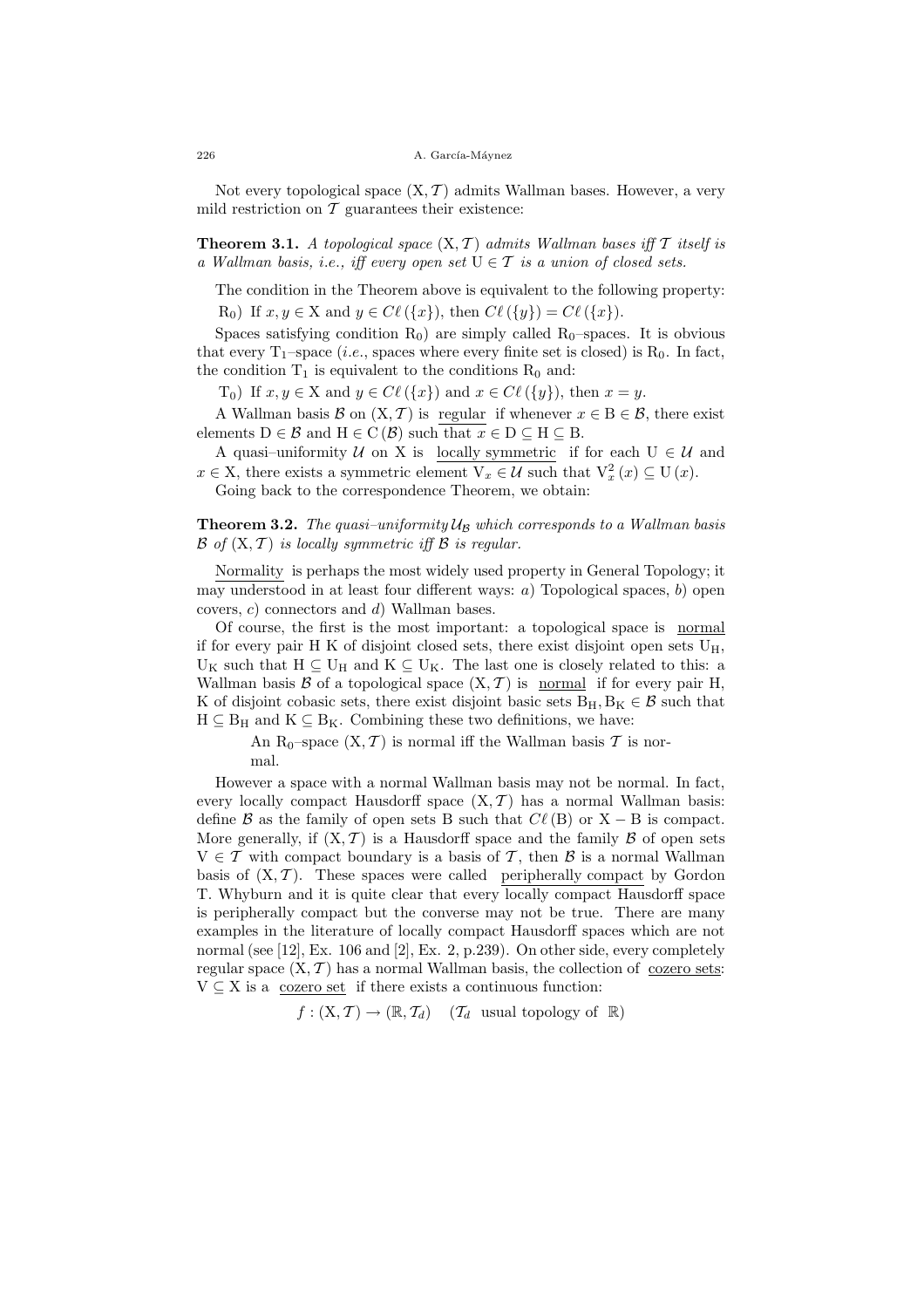such that  $V = f^{-1}(\mathbb{R} - \{0\}) = \{x \in X \mid f(x) \neq 0\}.$ 

A remarkable property of normal Wallman basis is the existence of scales between any pair of disjoint cobasic sets:

**Definition 3.3.** Let A, B be disjoint subsets of a topological space  $(X, \mathcal{T})$  and let  $\mathcal{D} =$  $\int$  m  $\frac{m}{2^n} \mid m, n \in \mathbb{N}$ be the family of dyadic rationals in the open unit interval  $(0, 1)$ . A scale between A and B is a map  $\varphi : \mathcal{D} \to \mathcal{P}(\mathbf{X})$  such that whenever  $d_1, d_2 \in \mathcal{D}$ ,  $d_1 < d_2$ , we have  $C\ell_{\rm X}(\varphi(d_1)) \subseteq Int_{\rm X}(\varphi(d_2)).$ 

Every scale  $\varphi : \mathcal{D} \to \mathcal{P}(X)$  determines a continuous map  $f : X \to [0,1]$  from X to the closed unit interval such that:

$$
f^{-1}(0) = \cap \{ \varphi(r) \mid r \in \mathcal{D} \}
$$

and

$$
f^{-1}(1) = X - \cup \{ \varphi(r) \mid r \in \mathcal{D} \}.
$$

The map  $f$  is defined exactly as in the proof of Urysohn's Lemma:

$$
f(x) = \begin{cases} 0 & \text{if } x \in \bigcap \{ \varphi(r) \mid r \in \mathcal{D} \} \\ \sup \{ r \in \mathcal{D} \mid x \notin \varphi(r) \} & \text{otherwise} \end{cases}
$$

If  $\beta$  is a normal Wallman basis of a topological space and if H, K are disjoint cobasic sets, apply the normality of  $\beta$  and obtain two disjoint basic sets  $B_H$ ,  $B_K$  such that  $H \subseteq B_H$  and  $K \subseteq B_K$ . Proceed to define the scale  $\varphi$  by induction on the power of two in the denominator of a dyadic rational  $\frac{m}{q}$  $\frac{m}{2^k} \in \mathcal{D}$ , starting with  $\varphi\left(\frac{1}{2}\right)$ 2  $= B_H$ . Inductively, if  $\varphi$  has already been defined

in:

$$
\mathcal{D}_n = \left\{ \frac{m}{2^k} \in \mathcal{D} \mid k \le n \right\}
$$

and in such a way that for each  $d \in \mathcal{D}_n$  we have  $\varphi(d) \in \mathcal{B}$  and  $H \subseteq \varphi(d) \subseteq F_d$ for some cobasic set  $F_d$  contained in X–K and such that whenever  $d_1, d_2 \in \mathcal{D}_n$ ,  $d_1 < d_2$ , there exists a cobasic set F such that:

$$
(3.1) \qquad \qquad \varphi(d_1) \subseteq F \subseteq \varphi(d_2),
$$

we proceed to define  $\varphi$  on  $\mathcal{D}_{n+1}$ : let  $\frac{m}{\sqrt{n}}$  $\frac{m}{2^{n+1}} \in \mathcal{D}_{n+1}$ , where m is odd and  $1 < m < 2^{n+1} - 1$ . Then  $d_1 = \frac{m-1}{2}$  $\frac{n-1}{2^{n+1}}$  and  $d_2 = \frac{m+1}{2^{n+1}}$  $\frac{n+1}{2^{n+1}}$  both belong to  $\mathcal{D}_n$ . By the induction hypothesis, there exists a cobasic set F such that (3.1) holds. Then F and  $X - \varphi(d_2)$  are disjoint cobasic sets. Since  $\beta$  is normal, there exist disjoint basic sets B, B' such that  $F \subseteq B$  and  $X - \varphi(d_2) \subseteq B'$ . Define  $\varphi$  $\left( m\right)$  $\left(\frac{m}{2^{n+1}}\right)$  = B. If  $m = 1$ , we find disjoint basic sets B, B' containing H and  $X - \varphi$  $(1)$  $2^n$  $\setminus$ and define  $\varphi$  $\begin{pmatrix} 1 \end{pmatrix}$  $2^n$  $=$  B. If  $m = 2^{n+1} - 1$ , we find disjoint

.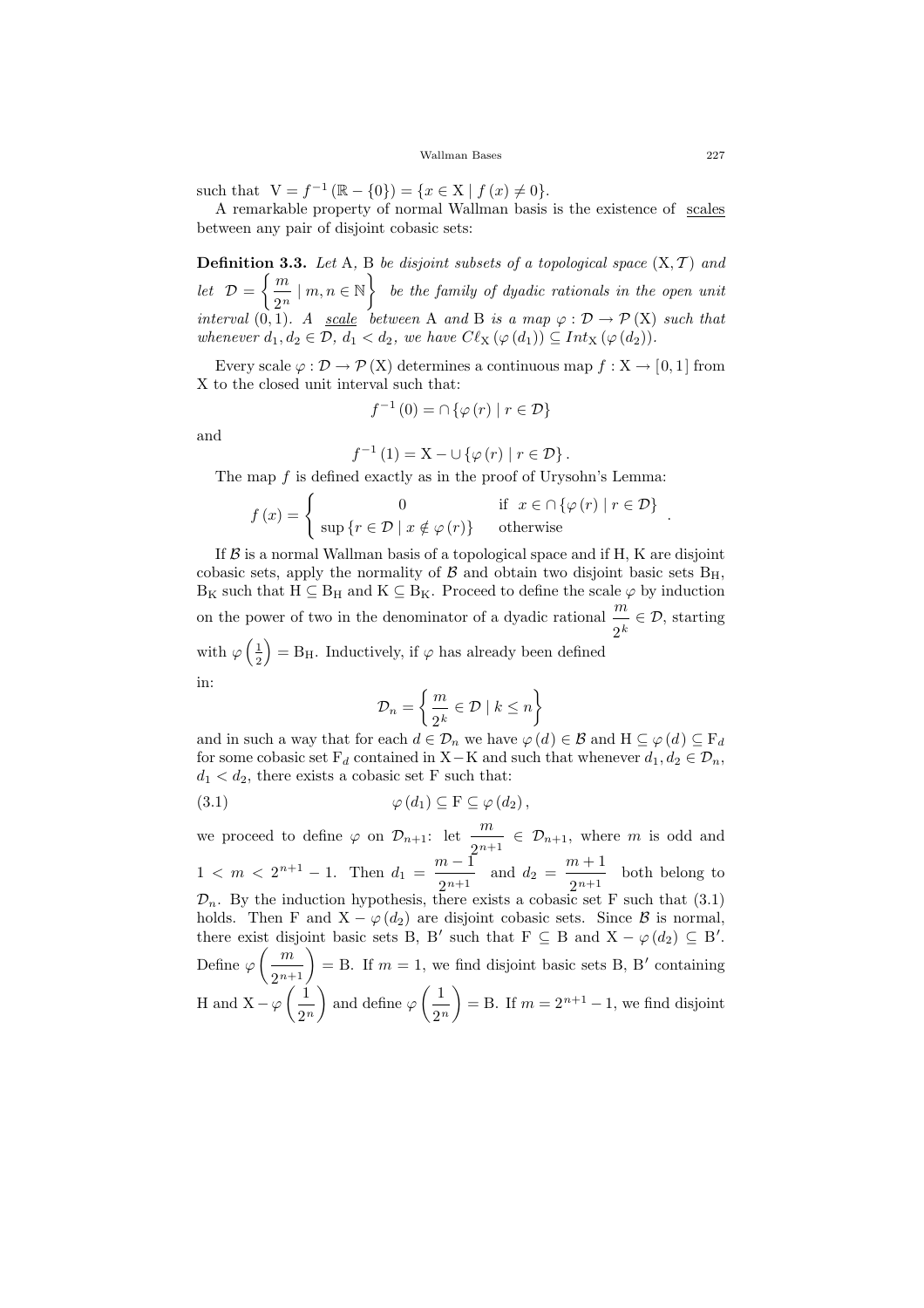basic sets B, B' containing  $F_{\frac{2^{n}-1}{2^{n}}}$  and K and define  $\varphi$  $(2^{n+1}-1)$  $\left(\frac{n+1}{2^{n+1}}\right) = B.$  This completes the inductive construction.

A very important consequence of this result, is that every topological space which admits a normal Wallman basis is completely regular. Hence we have the following characterization:

**Theorem 3.4.** A topological space  $(X, \mathcal{T})$  is completely regular iff  $\mathcal{T}$  admits a normal Wallman basis. In fact, every completely regular infinite  $T_2$ -space of weight  $\alpha$  has a normal Wallman basis of cardinality  $\alpha$ .

Completely regular Hausdorff spaces, and only them, admit Hausdorff compactifications (see [3], 3.30.3).

Every Wallman basis of a T<sub>1</sub>–space  $(X, \mathcal{T})$  yields a T<sub>1</sub>–compactification of  $(X, \mathcal{T})$ . To construct such a compactification, we define the concept of Wallman ultrafilter:

Sea  $\beta$  be a Wallman basis of X and let  $C(\beta)$  be the family of cobasic sets. A non-empty subfamily  $\xi$  of  $C(\mathcal{B})$  is a Wallman ultrafilter if  $\xi$  satisfies the following conditions:

- 1) Each element  $H \in \xi$  is non-empty.
- 2) For every pair of elements H,  $K \in \mathcal{E}$ , H ∩ K also belongs to  $\mathcal{E}$ .
- 3) If  $H \in \mathcal{E}$  and  $H \subseteq K \in C(\mathcal{B})$ , then  $K \in \mathcal{E}$ .

4) An element  $K \in C(\mathcal{B})$  belongs to  $\xi$  iff  $K \cap H \neq \emptyset$  for every  $H \in \xi$ .

Observe every point  $p \in X$  determines a Wallman ultrafilter, namely  $\xi_p =$  ${H \in C(\mathcal{B}) \mid p \in H}.$ 

The collection of Wallman ultrafilters (respect to  $\mathcal{B}$ ) is denoted as  $X(\mathcal{B})$ . There is a natural map  $v: X \to X(\mathcal{B})$  which assigns to every  $p \in X$  its fixed ultrafilter  $\xi_n$ . For every  $A \subseteq X$  we define a subset  $A^*$  of  $X(\mathcal{B})$  by means of the formula:

$$
A^* = \{ \xi \in X(\mathcal{B}) \mid \text{ for some } F \in \xi, F \subseteq A \}.
$$

This operator  $A \mapsto A^*$  respects inclusions and for every pair of subsets C, D of X, we have:

$$
(\mathcal{C} \cap \mathcal{D})^* = \mathcal{C}^* \cap \mathcal{D}^*.
$$

The formula  $(C \cup D)^* = C^* \cup D^*$  is also valid provided that C and D both belong to  $\mathcal{B} \cup C(\mathcal{B})$  (see [3]). The family

$$
\mathcal{B}^* = \{B^* \mid B \in \mathcal{B}\}
$$

is an annular basis for a compact T<sub>1</sub>-topology  $\mathcal{T}^*$  of X( $\mathcal{B}$ ). The natural map

$$
v: (\mathrm{X}, \mathcal{T}) \to (\mathrm{X}(\mathcal{B}), \mathcal{T}^*)
$$

is then injective, continuous, open onto its range  $v(X)$  and with  $v(X)$  dense in  $X(\mathcal{B})$ . Therefore, the pair  $(v, X(\mathcal{B}))$  is a T<sub>1</sub>-compactification of X, called the Wallman compactification of  $X$  with respect to the basis  $\mathcal{B}$ .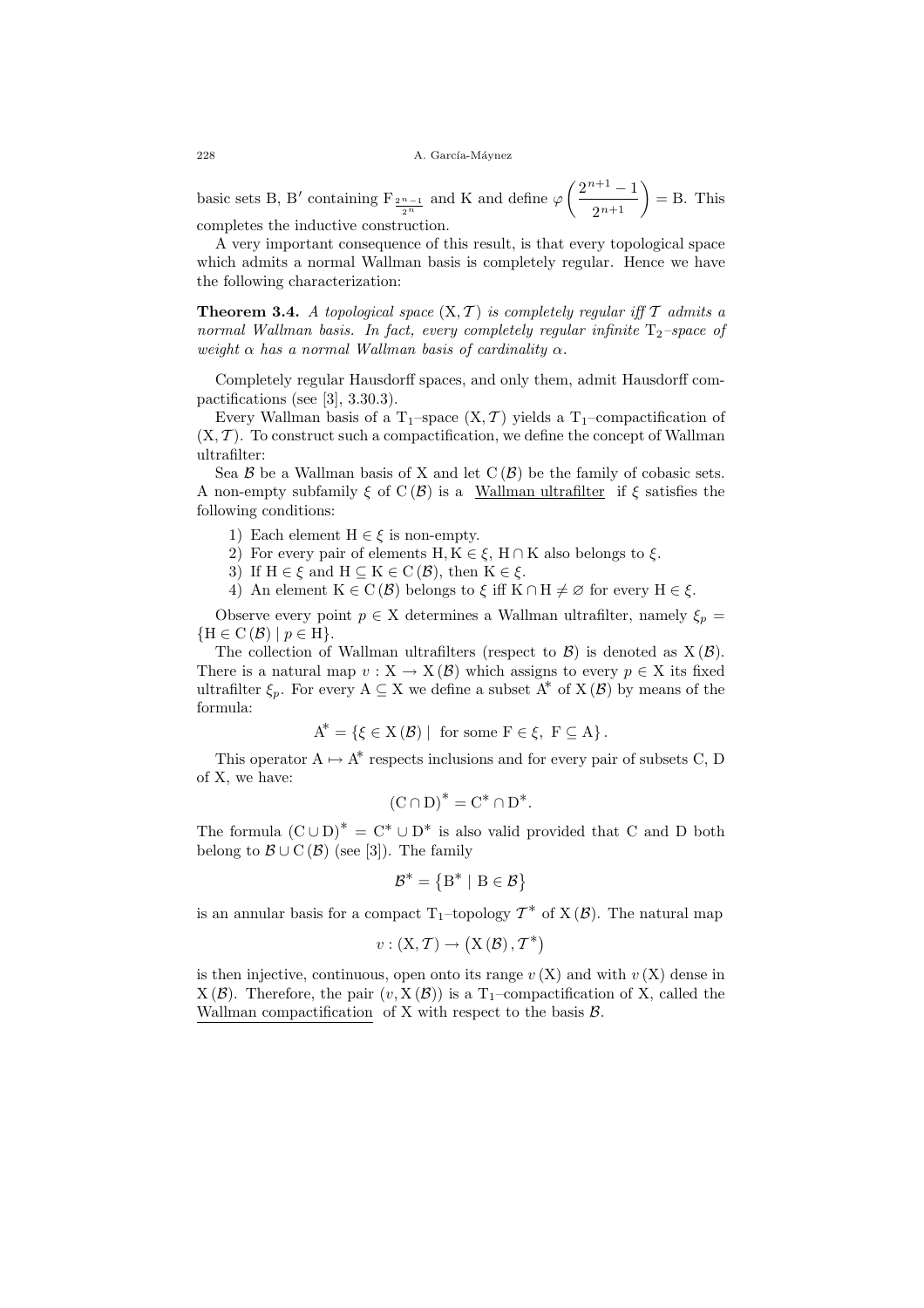#### 4. Topological and embedding properties

A general problem we may set ourselves is the following:

Given a topological property P and an embedding property J, find conditions on a Wallman basis  $\mathcal{B}$  of  $(X, \mathcal{T})$  which insure that  $(X(\mathcal{B}), \mathcal{T}^*)$  has property P or that X is  $\mathcal{J}-\epsilon$ mbedded in  $X(\mathcal{B})$ .

We give first some definitions:

**Definition 4.1.** Two Wallman bases of  $(X, \mathcal{T})$  are equivalent if every pair of disjoint cobasic sets with respect to any one of the bases, are contained in disjoint cobasic sets with respect to the other.

It is not difficult to prove that if  $\mathcal B$  is a normal Wallman basis of a Tychonoff space X and if there exists a pair of non–compact disjoint cobasic sets, then there exists a normal Wallman basis  $\mathcal{B}'$  for the same topology which is not equivalent to B.

**Definition 4.2.** An extension  $Z$  of a space  $X$  is perfect if whenever we have a separation in X:

 $X - K = U \cup V$ , K closed in X, U, V, open and disjoint

we also have a separation in Z:

 $X - Cl_Z(K) = U_1 \cup V_1$ ,  $U_1 \supseteq U$ ,  $V_1 \supseteq V$ ,  $U_1$ ,  $V_1$ , open and disjoint in Z.

A simple characterization of perfect extensions can be given if we use the operator  $e: T_X \to T_Z$  between the topologies of X and Z, where

$$
e(U) = Z - C\ell_Z(X - U).
$$

Then Z is a perfect extension of X iff for every pair U, V of disjoint open sets in X, we have  $e(U \cup V) = e(U) \cup e(V)$ .

**Definition 4.3.** If Z is an extension of X, we say X is locally connected in Z if Z has a basis B such that for every  $B \in \mathcal{B}$ ,  $B \cap X$  is a connected subset of X.

It is easy to see that if X is locally connected in Z, then Z is a perfect extension of X.

It is well known that if X is a Tychonoff space, then the Stone–Čech compactification  $\beta X$  is a perfect extension of X and X is C<sup>\*</sup>–embedded in  $\beta X$ .

Another important example of a perfect compactification is the Wallman compactification of a peripherally compact Hausdorff space  $X$ , where  $\beta$  is the family of open subsets of X with compact boundary.

We state a few classical results in this context:

**Theorem 4.4.** Let  $\mathcal B$  a Wallman basis of a  $T_1$ -space  $(X, \mathcal T)$ . Then  $(X(\mathcal B), \mathcal T^*)$ is a Hausdorff space iff B is normal.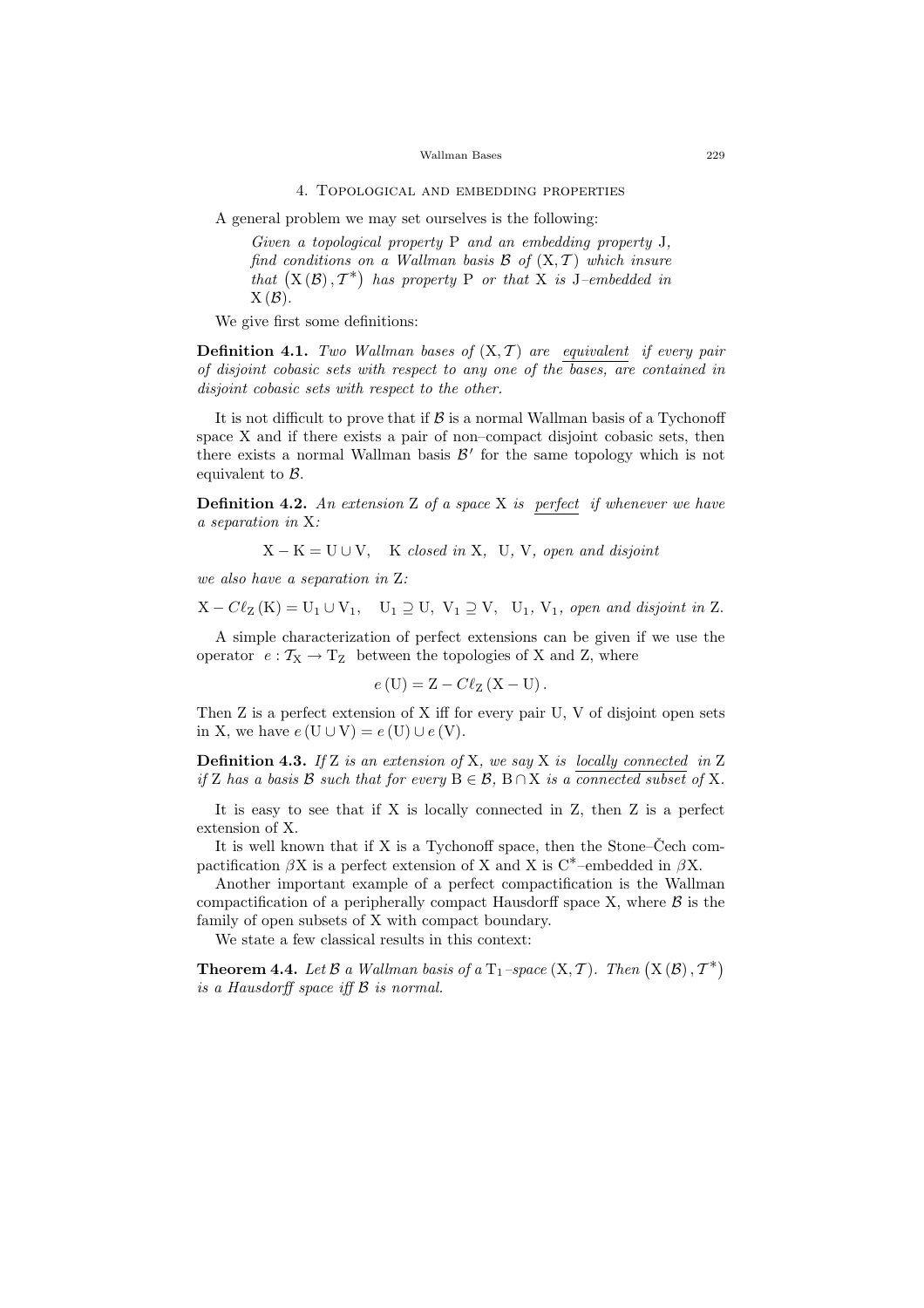#### 230 A. García-Mávnez

**Theorem 4.5.** If B is a normal Wallman basis of a Tychonoff space  $(X, \mathcal{T})$ , then X is  $C^*$ -embedded in X(B) iff B is equivalent to the cozero Wallman basis of  $(X, \mathcal{T})$ .

The following results were proved by myself: ([5])

**Theorem 4.6.** If B is a Wallman basis of a  $T_1$ -space  $(X, \mathcal{T})$ , then  $X(\mathcal{B})$  is a perfect compactification of  $X$  iff  $B$  satisfies the following condition:

∗) If K ⊆ B, where K ∈ C (B) and B ∈ B and if L is an open set in X such that  $B \cap Fr(L) = \emptyset$ , then there exists a basic set  $B_L \in \mathcal{B}$  such that  $K \cap L \subseteq B_L \subseteq B \cap L$ .

Condition ∗) is clearly satisfied if every clopen subset of a basic set is also a basic set.

**Theorem 4.7.** If B is a Wallman basis of a  $T_1$ -space  $(X, \mathcal{T})$  satisfying the property:

(4.1) 
$$
B \in \mathcal{B}, \ E \text{ component of } B \Rightarrow E \in \mathcal{B},
$$

then X is locally connected in  $X(\mathcal{B})$  iff  $\mathcal B$  satisfies the following condition:

 $**$ ) If K  $\subseteq$  B, where K  $\in$  C(B) and B  $\in$  B, then there exists a finite collection  $C_1, C_2, \ldots, C_n$  of connected subsets of X such that:

$$
K \subseteq \bigcup_{i=1}^{n} C_i \subseteq B.
$$

We say  $\beta$  is locally connected if it satisfies the property 4.1.

Condition ∗∗) is satisfied if X is locally connected, Hausdorff and peripherally compact and X has only a finite number of components.

Before stating two more results, we need a definition:

Definition 4.8. A Hausdorff compactification Z of a space X is of Wallman type if X has a Wallman basis  $\mathcal B$  such that Z and X  $(\mathcal B)$  are equivalent compactifications of X.

We have then:

**Theorem 4.9** ([14]). If Z is a compact metrizable space and if X is dense in Z, then Z is a Wallman type compactification of X.

**Theorem 4.10** ([5]). If Z is a compact and Hausdorff and if X is  $G_{\delta}$ -dense in Z (i.e., every non-empty  $G_{\delta}$  set in Z intersects X) then Z is a Wallman type compactification of X.

Before going on, we need some more definitions:

**Definition 4.11.** A topological space  $(X, \mathcal{T})$  is S-metrizable if there exists a metric  $d$  on  $X$  inducing  $T$  and satisfying the following property:

S) For every  $\varepsilon > 0$ , there exists a finite cover  $C_1, C_2, \ldots, C_n$  of X consisting of connected sets of diameter  $\langle \varepsilon \rangle$ .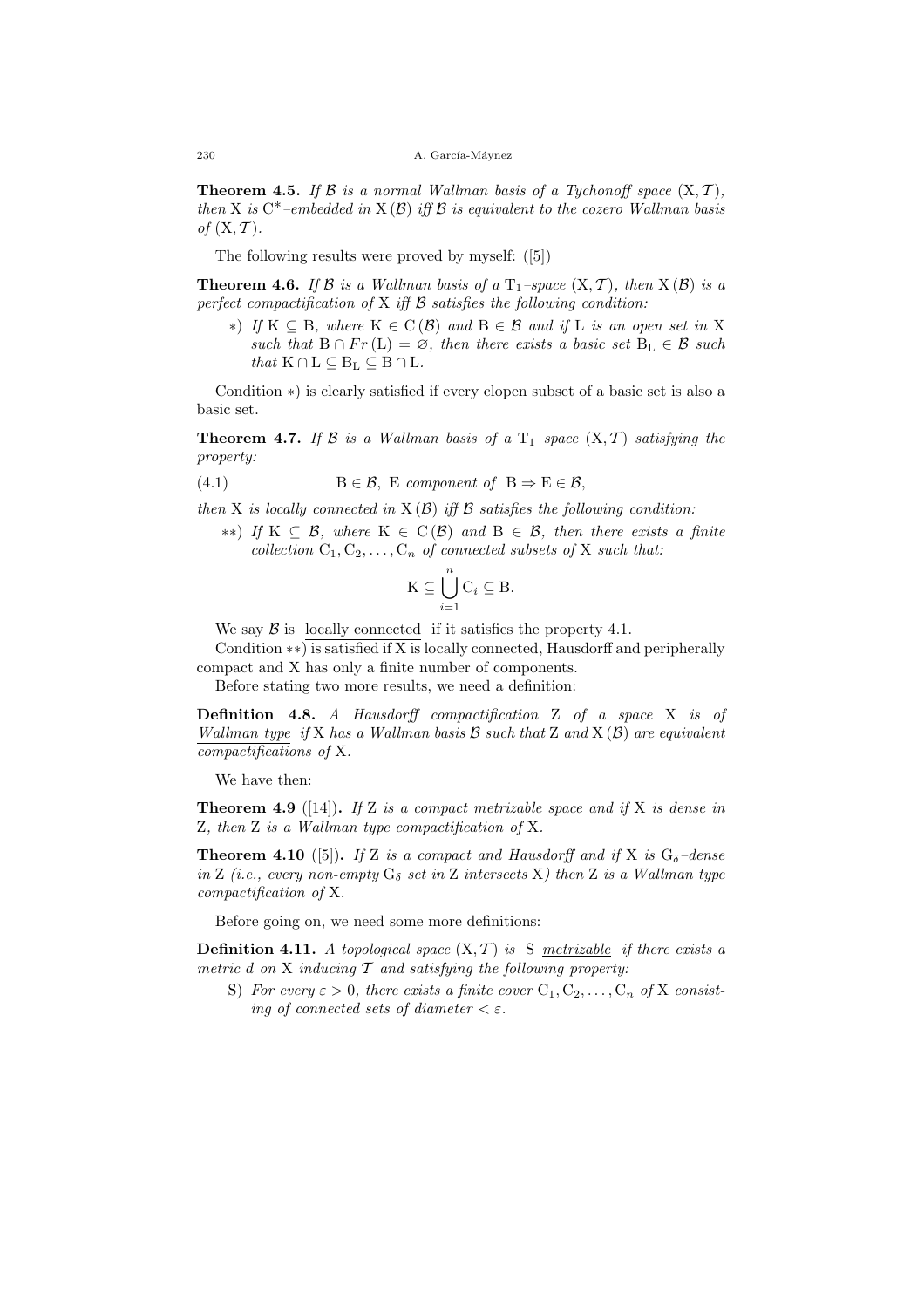Every S–metrizable space is locally connected, separable and has only a finite number of connected components.

We characterize now S–metrizability:

**Theorem 4.12.** The following three properties of a topological space  $(X, \mathcal{T})$ are equivalent:

- a) X is S–metrizable.
- b) X has a perfect locally connected metrizable compactification  $Z \t{4}$ .
- c)  $\mathcal T$  has a countable normal locally connected Wallman basis consisting of open domains. (This equivalence is easily obtainable from results of [14]).

Another topological concept which leads to many open problems is weak pseudocompactness:

**Definition 4.13.** A Tychonoff space  $(X, \mathcal{T})$  is weakly pseudocompact if  $(X, \mathcal{T})$ has a Hausdorff compactification in which X is  $G_{\delta}$ -dense.

A non-compact locally compact  $T_2$ –Lindelöf space X cannot be weakly pseudocompact. Obviously, every Tychonoff pseudocompact space is weakly pseudocompact. The Hedgehog  $J(\alpha)$ , where  $\alpha \geq \aleph_1$  is an example of a weakly pseudocompact space which is not pseudocompact. As far as I know, it is an open problem if  $\mathbb{R}^{\alpha}$   $(\alpha \geq \aleph_1)$  is weakly pseudocompact.

We have however, the following characterization:

**Theorem 4.14** ([6]). A Tychonoff space  $(X, \mathcal{T})$  is weakly pseudocompact iff  $\mathcal T$  has a normal Wallman basis  $\mathcal B$  such that every countable cover of X with elements of B has finite subcover.

### 5. Cover uniformities and Wallman bases

There is a strong relation between normal Wallman bases and cover uniformities. The treatment of uniform spaces thru covers instead of connectors must be seen as an alternative, but the two treatments are equivalent.

**Definition 5.1.** A cover uniformity basis on a set X is a non-empty family G of covers of X such that for every pair of covers  $\alpha, \beta \in \mathcal{G}$ , there exists a cover  $\gamma \in \mathcal{G}$  which refines baricentrically each of the covers  $\alpha$ ,  $\beta$ , i.e., for every  $p \in X$  we may find elements  $A_p \in \alpha$ ,  $B_p \in \beta$  such that  $S_T(p, \gamma) =$  $\cup \{C \mid p \in C \in \gamma\} \subseteq A_p \cap B_p$ . A cover uniformity on X is simply a cover uniformity basis  $G$  on  $\bar{X}$  with the additional property:

∗) If α ∈ G and if β is a cover of X refined by α, then β ∈ G.

Each cover uniformity basis  $G$  on  $X$  is contained in a unique smallest cover uniformity on X, namely  $\mathcal{G} \subseteq \mathcal{G}^+$  where

 $\mathcal{G}^+ = \{\beta \mid \beta \text{ is a cover of X and some cover } \alpha \in \mathcal{G} \text{ refines } \beta \}.$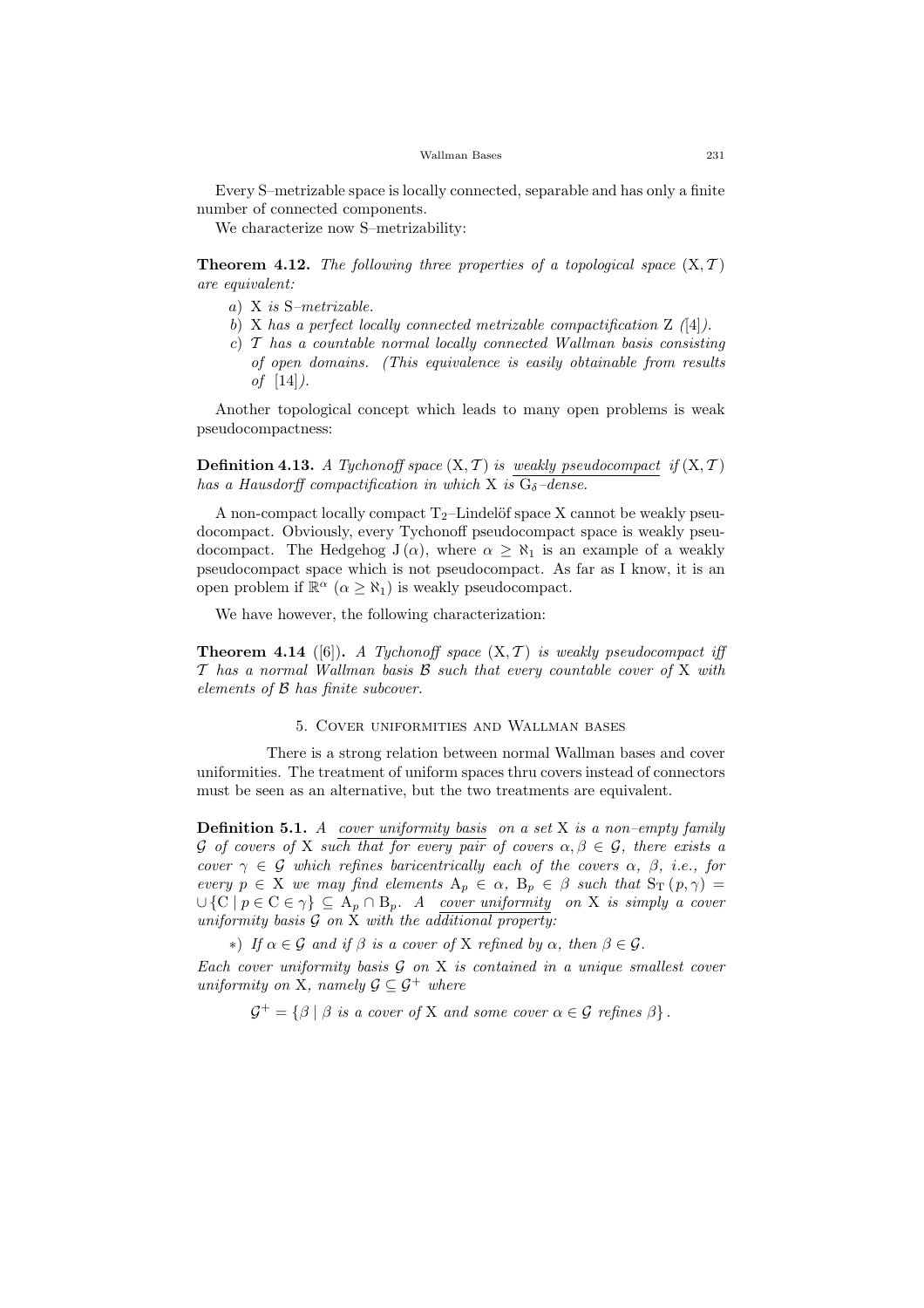Two cover uniformity bases  $\mathcal{G}_1$ ,  $\mathcal{G}_2$  on X are equivalent if  $\mathcal{G}_1^+ = \mathcal{G}_2^+$ . Each cover uniformity basis  $\mathcal G$  on X determines a topology  $\mathcal T_G$  on X defined by:

$$
\mathcal{L}\in\mathcal{T}_{\mathcal{G}}\Leftrightarrow \forall x\in\mathcal{L},\ \exists\ \alpha_x\in\mathcal{G}\ \ \text{in}\ \ \mathcal{S}_{\mathcal{T}}\left(x,\alpha_x\right)\subseteq\mathcal{L}.
$$

It is easy to see that two equivalent cover uniformity bases determine the same topology on X but the converse is not true in general.

A standard result (but not so obvious), states that for every cover uniformity basis G on a set X,  $T<sub>G</sub>$  is a completely regular topology on X. Besides,  $T<sub>G</sub>$  is  $T_1$  (and hence,  $\mathcal{T}_{\mathcal{G}}$  is a Tychonoff topology on X) iff for every  $x \in X$ , we have  $\cap$  {S<sub>T</sub>  $(x, \alpha) \mid \alpha \in \mathcal{G}$ } = {x}.

In our terminology, a cover uniform space is a pair  $(X, \mathcal{G})$ , where  $\mathcal G$  is a cover uniformity basis on X. It is easy to see that for every subset  $A \subseteq X$ ,  $\mathcal{G}|_A =$  $\alpha|_A \mid \alpha \in \mathcal{G}$  is a cover uniformity basis on A and  $(A, \mathcal{T}_{\mathcal{G}|_A})$  is a subspace of  $(X, \mathcal{T}_{\mathcal{G}})$ . So, by a cover uniform subspace of  $(X, \mathcal{G})$ , we simply mean a pair  $(A, \mathcal{G}|_A)$ , where  $A \subseteq X$ .

The correspondence between the concepts of cover uniform space and uniform space is very simple:

Given a cover uniform space  $(X, \mathcal{B})$  we construct a filter basis  $\mathcal{F}_{\mathcal{B}}$  of symmetric connectors of X, namely, each  $\alpha \in \mathcal{B}$  determines the symmetric connector:

$$
E(\alpha) = \cup \{L \times L \mid L \in \alpha\}.
$$

The filter  $\mathcal{F}_{\mathcal{B}}^+ = \{T \subseteq X \times X \mid E(\alpha) \subseteq T \text{ for some } \alpha \in \mathcal{B}\}\$ is a uniformity on X and the topologies  $\mathcal{T}_{\mathcal{B}}$ ,  $\mathcal{T}_{\mathcal{F}_{\mathcal{B}}}$  coincide. Conversely, given a symmetric quasiuniformity basis  $\mathcal F$  on X, each  $F \in \mathcal F$  determines an indexed cover:

$$
\alpha_{\mathcal{F}} = \{ \mathcal{F}(x) \mid x \in \mathcal{X} \}.
$$

The family

$$
\mathcal{B} = \{ \alpha_{\rm F} \mid {\rm F} \in \mathcal{F} \}
$$

is a cover uniformity basis: let  $\alpha_{F_1}, \alpha_{F_2} \in \mathcal{B}$  and let  $G \in \mathcal{F}$  be such that  $G^2 \subseteq F_1 \cap F_2$ . Then

$$
\alpha_{\mathcal{G}}^{\triangle} = \{ \mathcal{S}_{\mathcal{T}} \left( x, \alpha_{\mathcal{G}} \right) \mid x \in \mathcal{X} \}
$$

refines both covers  $\alpha_{F_1}, \alpha_{F_2}$ : in fact, if  $z \in S_T(x, \alpha_G)$  and  $G(y)$  contains both points x, z, then  $(y, z), (y, x) \in G$  and so  $(x, y) \in G^{-1} = G$  and  $(x, z) \in G^2 \subseteq G$  $F_1 \cap F_2$  and  $z \in F_1(x) \cap F_2(x)$ . In this case we have also the same topologies  $\mathcal{T}_{\mathcal{B}} = \mathcal{T}_{\mathcal{F}}.$ 

A map  $\varphi : (X, \mathcal{G}) \to (Y, \mathcal{H})$  between cover uniform spaces is uniformly <u>continuous</u> if for every  $\varepsilon \in \mathcal{H}$  we may find a cover  $\delta \in \mathcal{G}$  such that  $\delta$  refines  $\varphi^{-1}(\varepsilon) = \{ \varphi^{-1}(E) \mid E \in \varepsilon \}.$   $\varphi$  is a unimorphism if  $\varphi$  es bijective and both maps  $\varphi : (X, \mathcal{G}) \to (Y, \mathcal{H}), \varphi^{-1} : (Y, \mathcal{H}) \to (X, \mathcal{G})$  are uniformly continuous.  $\varphi: (X, \mathcal{G}) \to (Y, \mathcal{H})$  is a unimorphic embedding if  $\varphi$  is a unimorphism from  $\varphi: (X, \mathcal{G}) \to (\varphi(X), \mathcal{H}|_{\varphi(X)})$  and if  $\varphi(X)$  is dense in Y. It is obvious that if  $\mathcal{G}_1, \mathcal{G}_2$  are cover uniformity bases on X, then the identity map  $j : (X, \mathcal{G}_1) \rightarrow$  $(X, \mathcal{G}_2)$  is a unimorphism iff  $\mathcal{G}_1$  and  $\mathcal{G}_2$  are equivalent.

We have several important concepts in uniform space theory: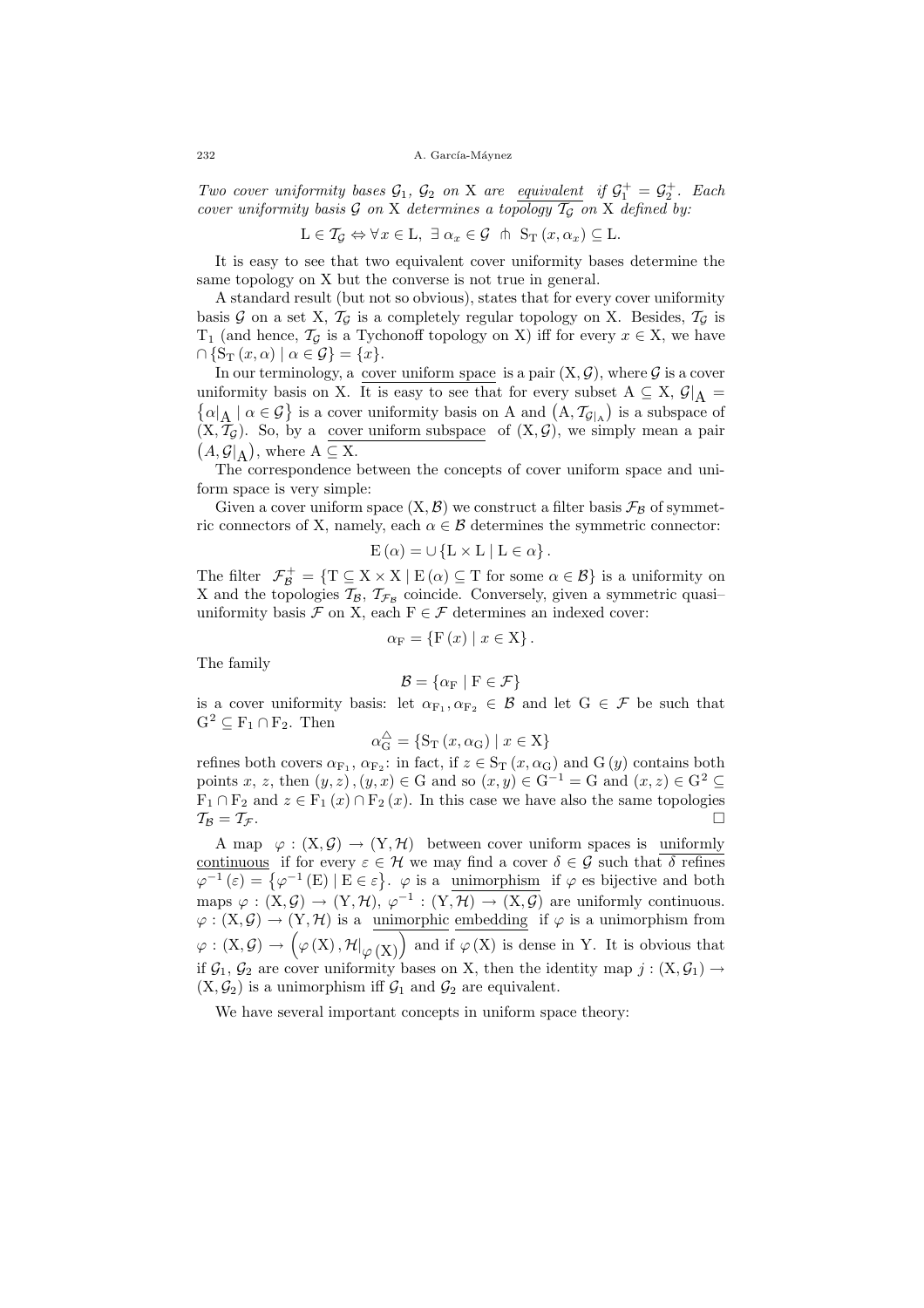#### Wallman Bases 233

### Definition 5.2.

- a) A filter F on a cover uniform space  $(X, \mathcal{G})$  is Cauchy if  $\mathcal{F} \cap \alpha \neq \emptyset$ for every  $\alpha \in \mathcal{G}$ .
- b) A cover uniform space  $(X, \mathcal{G})$  is complete if every Cauchy filter on  $(X, \mathcal{G})$  is convergent (with respect to the topology  $\mathcal{T}_{\mathcal{G}}$ ).
- c) A cover uniform space  $(X, \mathcal{G})$  is totally bounded if every cover  $\alpha \in \mathcal{G}$ has a finite subcover for X.
- d) A cover uniform space  $(Y, \mathcal{H})$  is a cover completion of a cover uniform space  $(X, \mathcal{U})$  if  $(Y, \mathcal{H})$  is complete and if there exists a unimorphic embedding  $\varphi : (X, \mathcal{U}) \to (Y, \mathcal{H}).$

The easiest example of a completion is the metric completion: Let  $(X, d)$  be a metric space and let  $(\tilde{X}, \tilde{d})$  be a metric completion of  $(X, d)$ . For each  $\varepsilon > 0$ define

$$
\alpha_{\varepsilon} = \left\{ \mathcal{V}_{\varepsilon}^{d}(x) \mid x \in \mathcal{X} \right\};
$$
  

$$
\widetilde{\alpha}_{\varepsilon} = \left\{ \mathcal{V}_{\varepsilon}^{\widetilde{d}}(x) \mid x \in \mathcal{X} \right\}.
$$

Then  $\mathcal{G}_d = {\alpha_\varepsilon \mid \varepsilon > 0}$  is a cover uniformity basis on X,  $\mathcal{G}_{\tilde{d}} = {\tilde{\alpha}_\varepsilon \mid \varepsilon > 0}$ is a cover uniformity basis on  $\widetilde{X}$  and  $(X, \mathcal{G}_{\widetilde{d}})$  is a cover completion of  $(X, \mathcal{G}_{d})$ .

We state without proof a few important theorems on cover uniform space theory. (See [3], Chap. 7).

**Theorem 5.3.** Let  $(A, \mathcal{G}|_A)$  be a dense subspace of a cover uniform space  $(X, \mathcal{G})$  and let  $\varphi : (A, \mathcal{G}|_A) \to (Y, \mathcal{H})$  be a uniformly continuous map into a complete  $T_2$  cover uniform space  $(Y, \mathcal{H})$ . Then  $\varphi$  has unique continuous extension  $\tilde{\varphi} : (X, \mathcal{T}_G) \to (Y, \mathcal{T}_H)$  and this unique extension is uniformly continuous as a map from  $(X, \mathcal{G})$  to  $(Y, \mathcal{H})$ .

**Theorem 5.4.** Every Hausdorff cover uniform space  $(X, \mathcal{G})$  has a cover comple- $\vec{p}(\tilde{\mathbf{x}}, \tilde{\mathcal{G}})$  and every other cover completion  $(\mathbf{Y}, \mathcal{H})$  is unimorphic to  $(\tilde{\mathbf{X}}, \tilde{\mathcal{G}})$ .

**Theorem 5.5.** A cover uniform space  $(X, \mathcal{G})$  is totally bounded iff every ultrafilter  $F$  on  $X$  is Cauchy.

**Theorem 5.6.** Let  $(A, \mathcal{G}|_A)$  be a dense subspace of a cover uniform space  $(X, \mathcal{G})$ . Then  $(A, \mathcal{G}|_A)$  is totally bounded iff  $(X, \mathcal{G})$  is totally bounded. Also, every subspace of a totally bounded cover uniform space is totally bounded.

Since every adherence point of an ultrafilter in a topological space is a convergence point and since a topological space is compact iff every ultrafilter converges, we obtain as a corollary the result of a A. Weil mentioned in the introduction: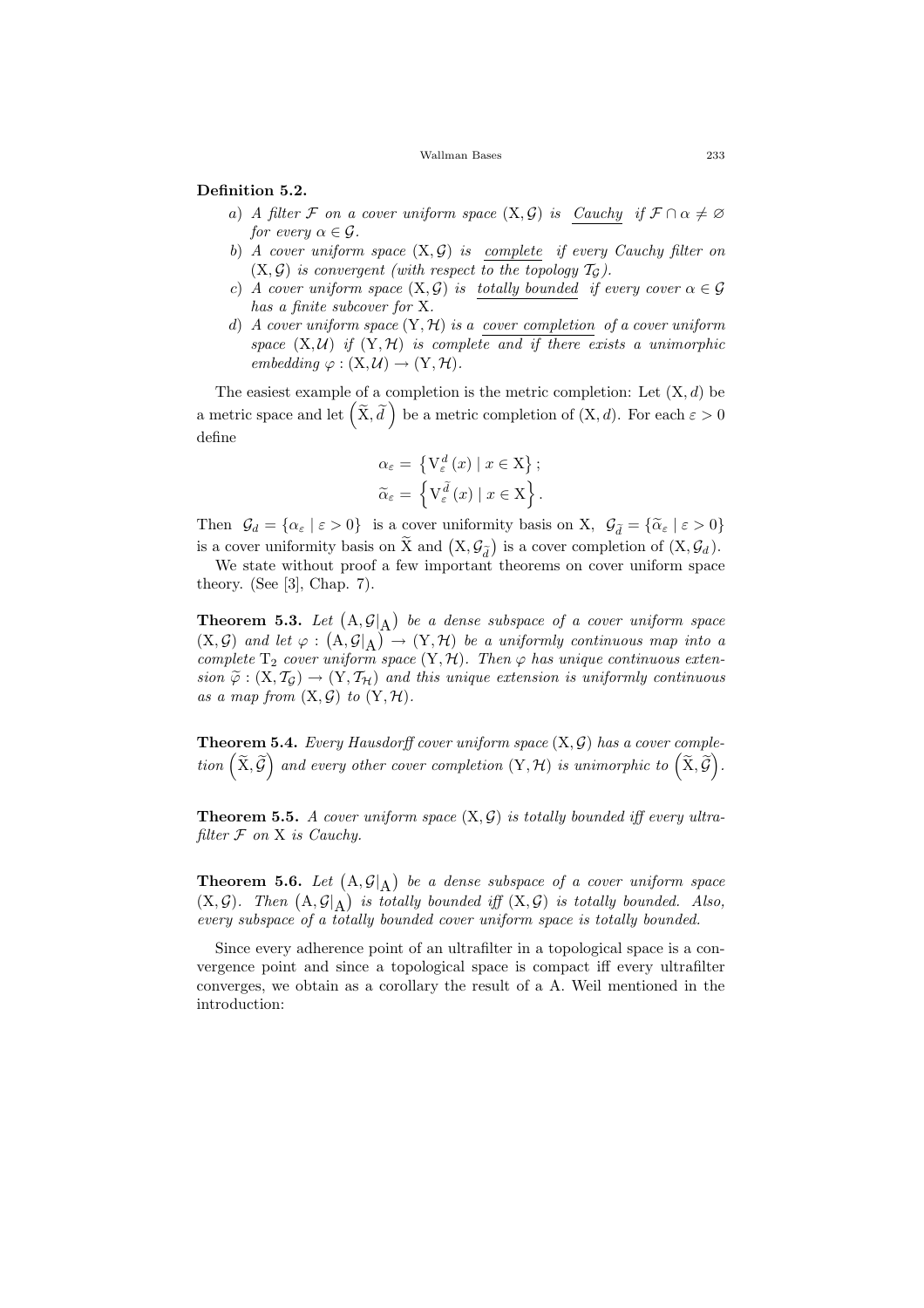**Theorem 5.7.** The topology  $T_G$  of a cover uniform space  $(X, \mathcal{G})$  is compact iff  $(X, \mathcal{G})$  is complete and totally bounded.

Normal Wallman bases of Tychonoff spaces determine totally bounded cover uniform spaces:

**Theorem 5.8** ([3]). Let  $\beta$  be a normal Wallman basis of a Tychonoff space  $(X, \mathcal{T})$ . Then the family  $\mathcal{U}(\mathcal{B})$  of finite covers of X consisting of elements of B is a totally bounded cover uniformity basis on X and  $\mathcal{T} = \mathcal{T}_{\mathcal{U}(\mathcal{B})}$ . The cover completion  $\left(\widetilde{X}, \widetilde{\mathcal{U}}\left(\mathcal{B}\right)\right)$  is a Hausdorff compactification of  $(X, \mathcal{T})$  which is equivalent to the Wallman compactification  $(X(\mathcal{B}), \mathcal{T}^*)$ .

**Theorem 5.9** ([3]). Let X, Y be a Tychonoff spaces with respective normal Wallman bases  $\mathcal{B}_X$ ,  $\mathcal{B}_Y$ . A map  $\varphi : (X, \mathcal{U}(\mathcal{B}_X)) \to (Y, \mathcal{U}(\mathcal{B}_Y))$  is uniformly continuous iff  $\varphi$  satisfies the following condition:

\*) whenever H, K  $\in$  C( $\mathcal{B}_Y$ ) are disjoint, there exist disjoint cobasic sets  $H_1, K_1 \in C(\mathcal{B}_X)$  such that  $\varphi^{-1}(H) \subseteq H_1$  and  $\varphi^{-1}(K) \subseteq K_1$ .

As a corollary of this last theorem, we obtain the well known universal property of the Stone–Čech compactification of a Tychonoff space X:

**Theorem 5.10.** Let  $\varphi: X \to Y$  be a continuous map from a Tychonoff space X into a compact Hausdorff space Y. Then  $\varphi$  has a continuous extension  $\varphi_1 : \beta X \to Y$ .

*Proof.* Apply last theorem taking as  $\mathcal{B}_{X}$ ,  $\mathcal{B}_{Y}$  the cozero bases of X, Y, respectively. Apply then the extension theorem of uniformly continuous maps into complete spaces.  $\Box$ 

Take a look of [3] for further applications of these theorems.

### 6. The Wallman type compactification problem

Every annular basis  $\beta$  of a compact Hausdorff space Z is a normal Wallman basis of Z. If X is a dense subspace of Z, then  $\mathcal{B}|X = \{B \cap X \mid B \in \mathcal{B}\}\)$  is a Wallman basis of X but  $\mathcal{B}|X|$  may not be normal. Assuming  $\mathcal{B}|X|$  is normal, we wonder under what conditions Z and  $X(\mathcal{B}|X)$  are equivalent compactifications of X. The answer is quite simple:

Z and  $X(\mathcal{B}|X)$  are equivalent compactifications of X iff Z is the only member of B containing X (see [13]). If this happens, we say then that B has the trace property respect to X.

If X is  $G_{\delta}$  dense in Z, then the cozero basis of Z has the trace property respect to X. If  $\beta$  consists of open domains *(i.e., sets which coincide with the* interior of their closures) then we have a better result: Z has the trace property respect to any dense subspace of Z. This suggests the following definition: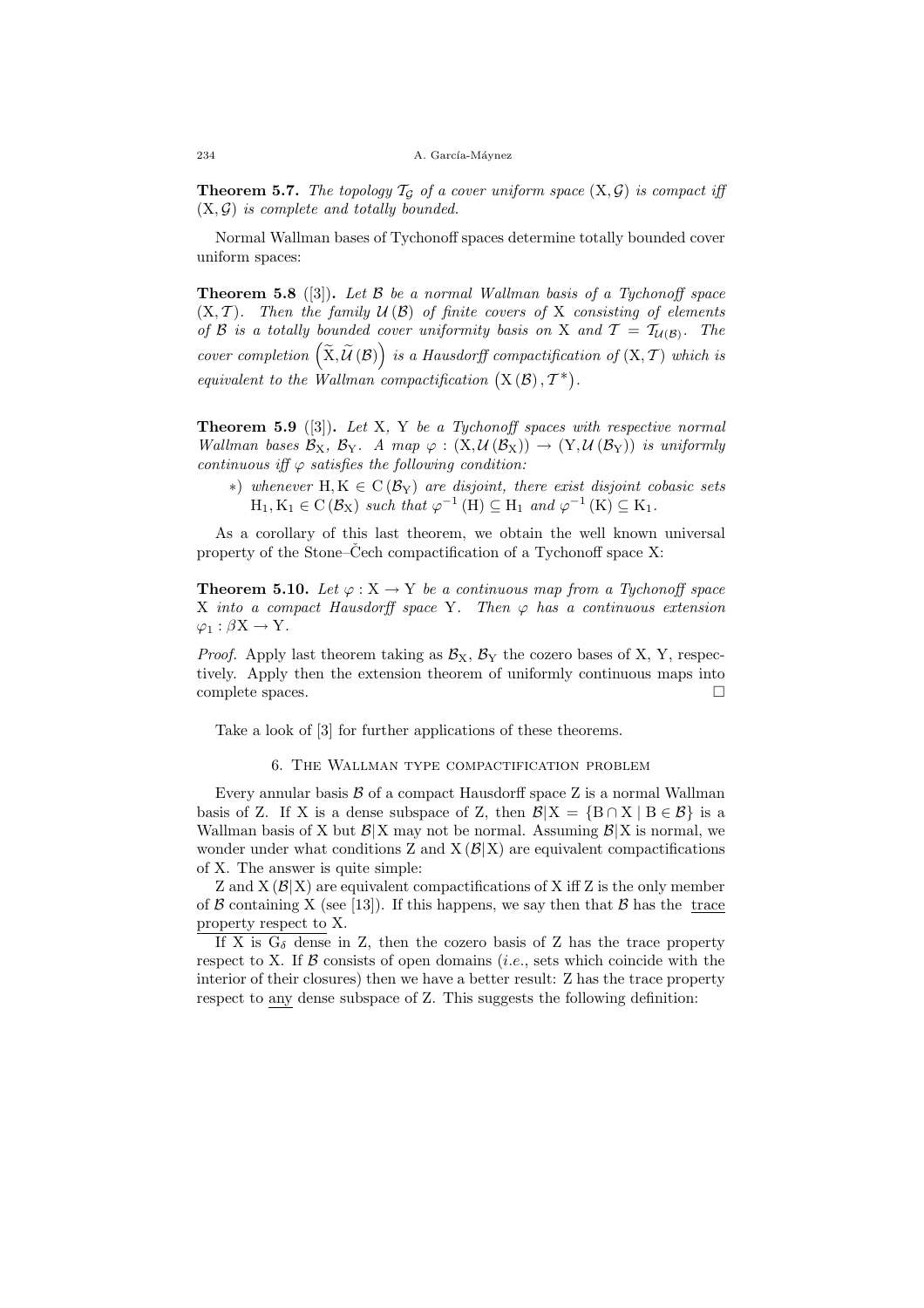**Definition 6.1.** A compact  $T_2$ –space Z is regular Wallman if Z is a Wallman type compactification of each of its dense subspaces.

As we saw before, if the compact Hausdorff space Z has an annular basis consisting of open domains, then Z is regular Wallman. This happens in compact metric spaces and, more generally, in arbitrary products of compact metrizable spaces (see [14]). Even better, the Stone–Čech compactification of any metrizable space has an annular basis consisting of open domains and hence every metrizable space has a normal Wallman basis consisting of open domains. (See [7]).

Consider the following two questions:

- $Q_1$ . Is every compact T<sub>2</sub>–space regular Wallman?
- Q<sup>2</sup> . Is every Hausdorff compactification of a Tychonoff space X of Wallman type?

R. C. Solomon ([11]) answered in the negative the first question proving that some closed subspace of the cube  $I^k$ , where  $k = (2^c)^+$ , is not regular Wallman. As far as the second question is concerned, A. K. Steiner and E. F. Steiner reduced  $Q_2$  to an equivalent problem ([15], 1977):

 $\mathbf{Q}'_2$  . Is every T<sub>2</sub>–compactification of a discrete space X of Wallman type?

In the same year (1977), ([16]) Ul'janov answered  $Q_2$  in the negative exhibiting a compactification of the discrete space with  $2<sup>c</sup>$  elements which is not of Wallman type. He also proved that the continuum hypothesis is equivalent to the fact that every Hausdorff compactifications of the set of natural numbers is of Wallman type.

Observe that if a Tychonoff space X has a normal Wallman basis  $\beta$  consisting of open domains, then  $\mathcal{B}^*$  is an annular basis of  $X(\mathcal{B})$  consisting of open domains and hence  $X(\mathcal{B})$  is regular Wallman.

We finish this section with two questions which, as far as I know, still remain open:

- Q<sup>3</sup> . Is every Hausdorff Wallman type compactification of a metrizable space regular Wallman?
- Q<sup>4</sup> . Is every normal Wallman basis of a Tychonoff space X equivalent to a subfamily of the cozero basis of X?

### 7. A topological dream

I conclude this brief survey on Wallman bases with a topological dream:

"If  $P$  is any topological property, there exists a list of conditions on annular basis of a space X which are equivalent to property  $P$ ".

We have some examples where this dream becomes true:

1) A topological space X is compact and pseudo–metrizable iff X has a countable normal Wallman basis such that every cobasic set is pseudocompact.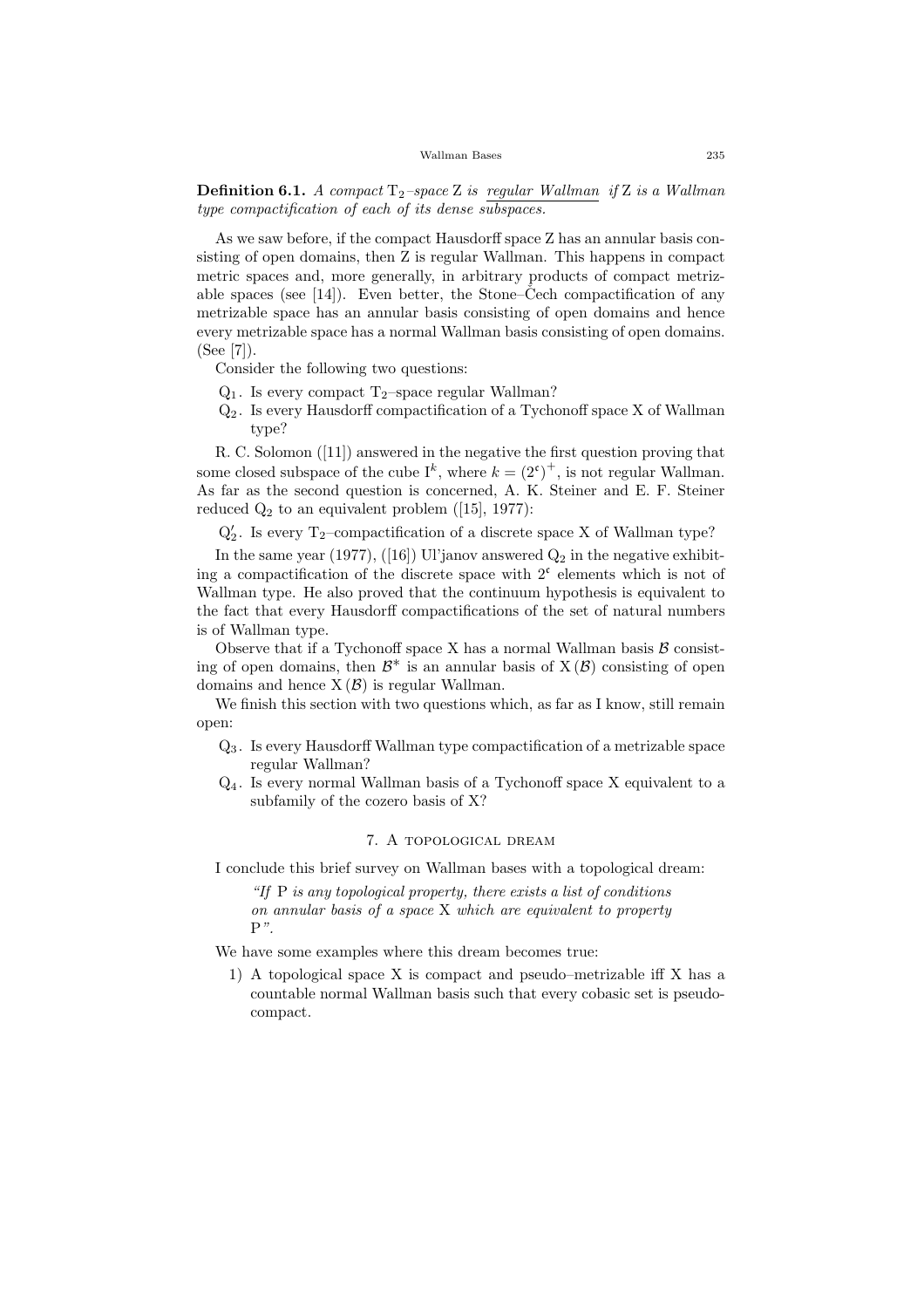### 236 A. García-Máynez

- 2) A Hausdorff space X is compact iff X has an annular basis such that every cobasic set is compact.
- 3) A Hausdorff space X is locally compact iff X has a normal Wallman basis such that every basic set has compact closure or compact complement.
- 4) A Tychonoff space X is almost compact (i.e., it admits only one compatible uniformity) iff X has a normal Wallman basis  $\beta$  such that in every pair of disjoint cobasic sets, at least one them is compact. By a previous remark, a Tychonoff space X is almost compact iff it admits only one (except for equivalence) normal Wallman basis.

We have previously characterized S–metrizable and weakly pseudo–compact spaces specifying the existence of a normal Wallman basis with some properties.

Consider the following long list of topological properties of Tychonoff spaces. (I do not include any definition):



Can you characterize each of these properties in a similar way?